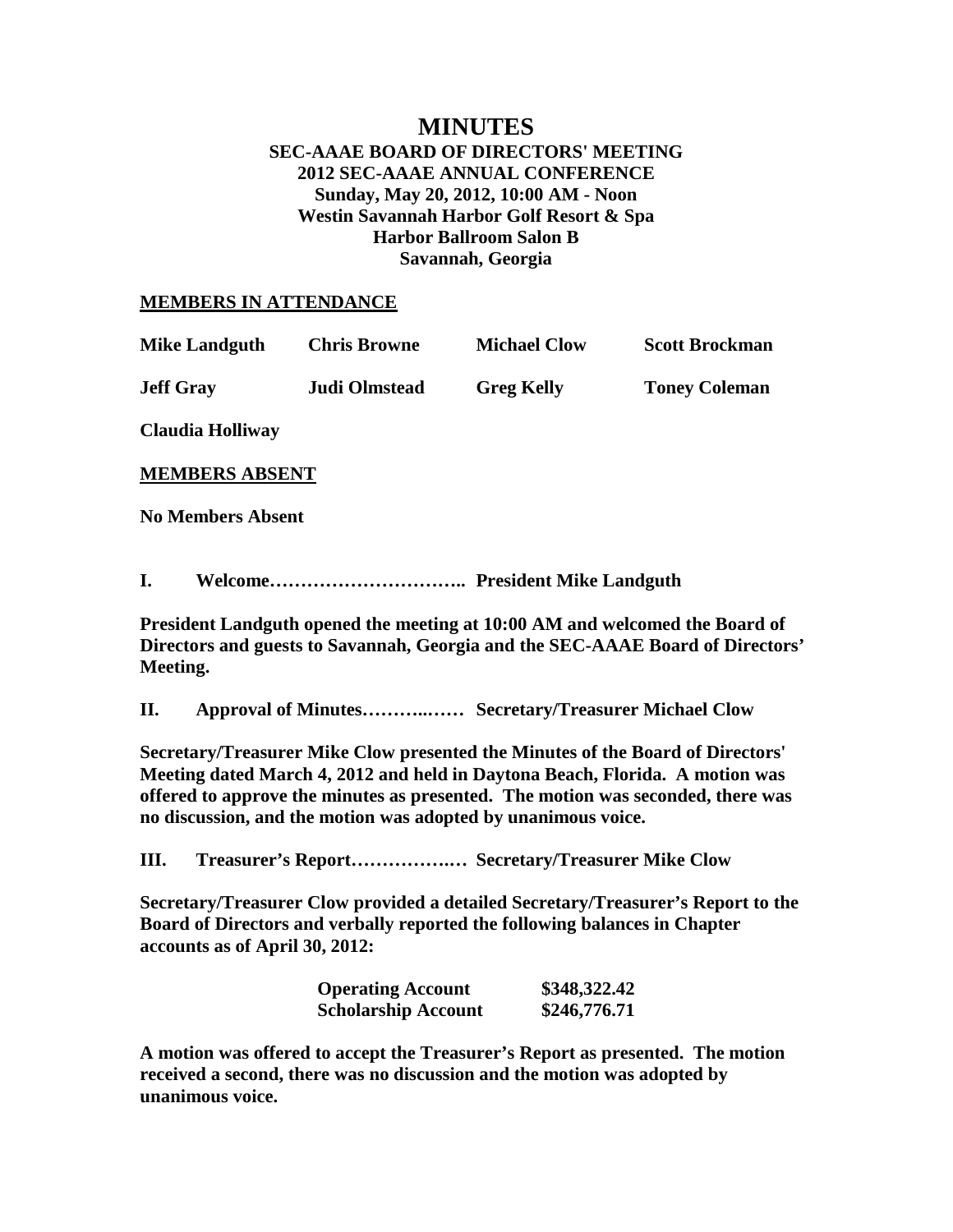## **COMMITTEE REPORTS**

**Executive Secretary……………………… Bob Brammer**

**Mr. Brammer reported that he had received documentation from Mr. Raul Regalado, AAE, requesting Executive Emeritus status. Mr. Brammer noted Mr. Regalado's membership status had been changed to Executive Emeritus administratively and that action required ratification by the Board. A motion was received to approve Executive Emeritus status for Mr. Regalado. The motion received a second, there was no discussion and the motion was adopted by unanimous voice.**

| 2012 Finance & Administration |                                     |
|-------------------------------|-------------------------------------|
|                               |                                     |
|                               | Patricia Apone, Madam Chairman      |
|                               | <b>Jason Terreri, Vice Chairman</b> |
|                               | Jennifer Shearer, Marketing & Comm. |
|                               | <b>Jeff Gray, Sponsorships</b>      |

**Mr. Clow noted that the 2012 Finance and Administration Conference was well received and successful in attendance and income. Mr. Clow stated that 170+ attendees participated and the conference raised approximately \$35,000.**

| 2012 Annual Conference Chris Browne, Board Liaison |                                            |
|----------------------------------------------------|--------------------------------------------|
|                                                    | <b>Greg Kelly, Chairman</b>                |
|                                                    | <b>Eric Frankl, Vice Chairman</b>          |
|                                                    | <b>Patrick Wilson, Program Development</b> |
|                                                    | Colette Edmisten, Marketing & Comm.        |
|                                                    | <b>Ken Spirito, Sponsorships</b>           |
|                                                    | <b>Bob Tweedie, General Aviation</b>       |
|                                                    |                                            |

**Mr. Greg Kelly welcomed everyone to his hometown of Savannah, Georgia. Mr. Kelly noted that 260 attendees had registered for the Conference and 275 were expected with walk-ups. He added that exhibitors total 40 in addition to many more sponsors of various levels. Mr. Kelly provided his sincere appreciation to the entire Conference Planning Committee and his airport staff for their diligence and hard work in making the 2012 SEC-AAAE Annual Conference a successful event.**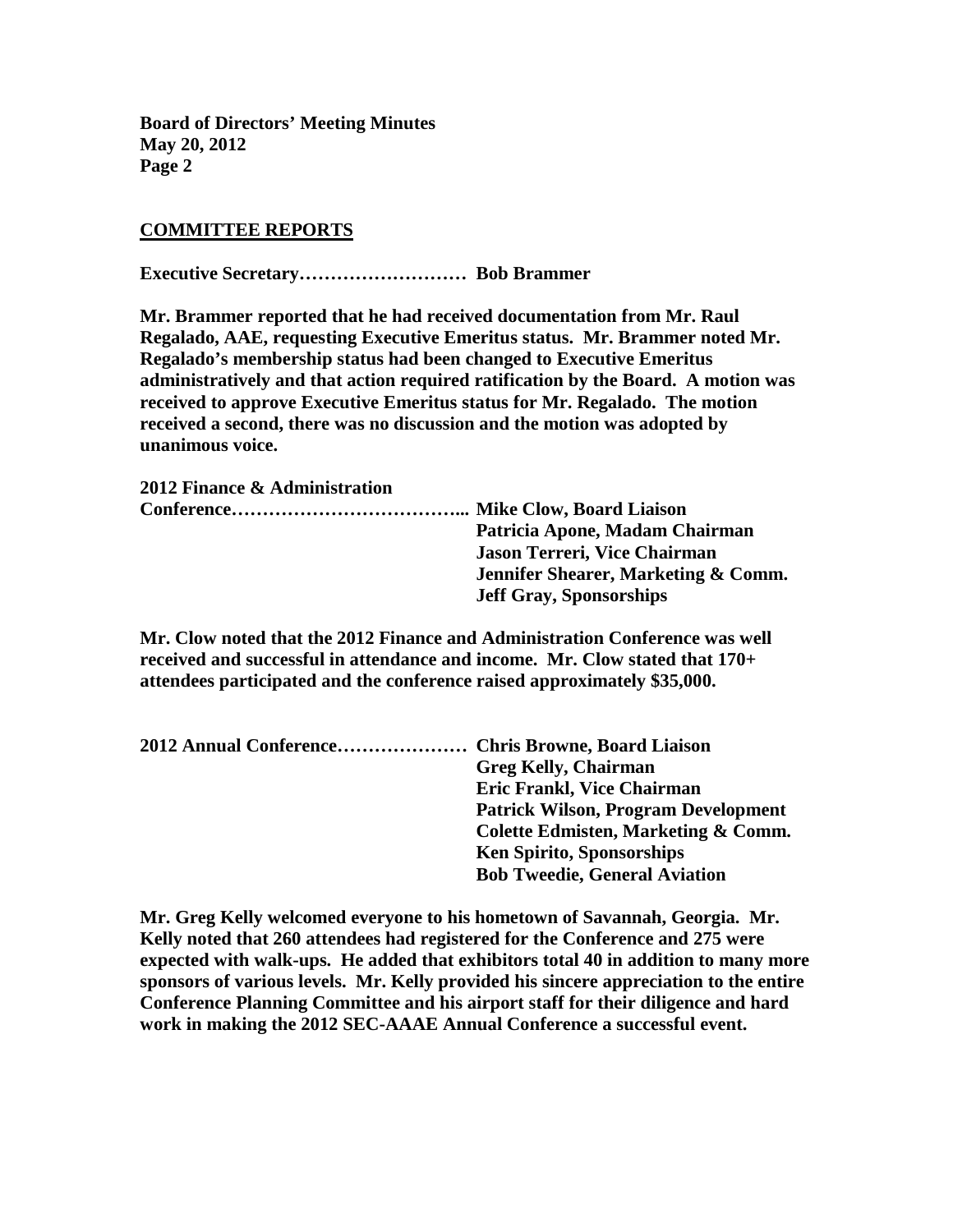**2013 Finance and Administration Conference…………………………………Mike Clow**

**Mr. Clow noted that the 2013 AAAE/SEC-AAAE Finance and Administration Conference would be held in Destin, Florida. Venue and dates are forthcoming.**

**2013 Annual Conference…………………. Eric Frankl, Chairman**

**Mr. Frankl noted that he was in attendance to learn from the Conference Planning Committee in Savannah and he was looking forward to having the Chapter in his hometown of Lexington, Kentucky in April of 2013. He noted that the conference dates were April 21-23, 2013 to allow for participation in seasonable Thoroughbred Racing and hotel information would be made available shortly.**

**Professional Education Committee……… Scott Brockman, Chairman**

**Immediate Past President Brockman reported that six (6) individuals were seated for their oral exams at this meeting. Mr. Brockman added that this would be his last report to the Board of Directors concerning the AAAE Board of Examiners (BOE) and that he was being succeeded by Mr. Mihai Smighelschi of Knoxville, Tennessee. Mr. Smighelschi introduced himself to the Board and guests and expressed his anxiousness to begin his work.**

**Student Scholarship & Academic Outreach Committee…………………....... Jeff Gray, Board Liaison Michael Reisman Claudia Holliway**

**Mr. Gray reported that thanks to funding formulas created by Mr. Scott Brockman, two (2) new schools will be added this coming year completing the Foundation's commitments to the States of North Carolina and Arkansas. The recommended schools were Elizabeth State University (NC) and Henderson State University (AR). A motion was presented to accept the two new schools into the SAMA Educational Foundation, Inc. The Motion received a second, there was no further discussion and the motion was adopted by unanimous voice. Mr. Gray stated that the State of South Carolina was the remaining state to be represented in the Foundation. Mr. Gray added that he will now be leaving the SEC-AAAE Student Scholarship and Academic Outreach Committee in the very capable hands of Mr. Michael Reisman**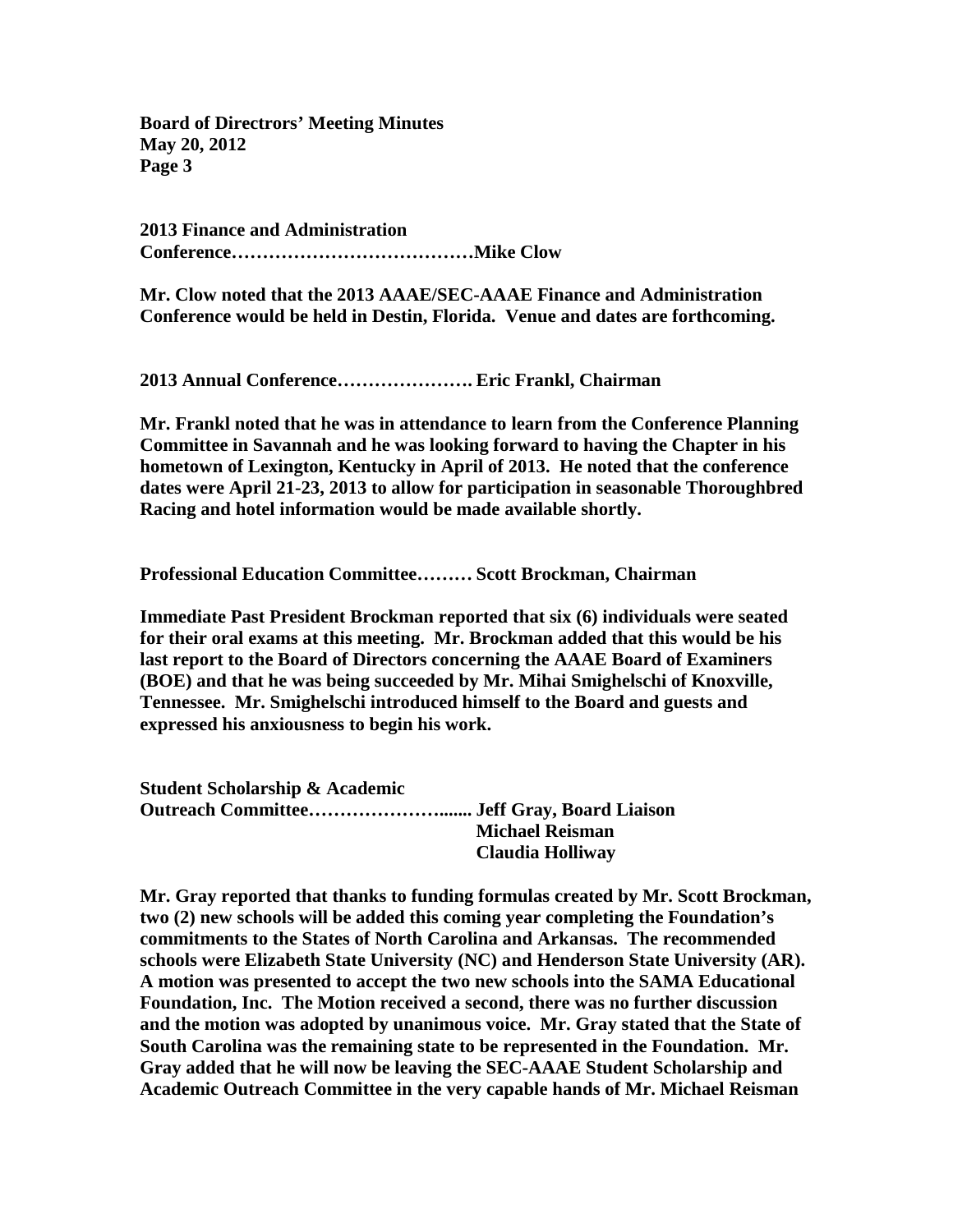**and Ms. Claudia Holliway and he will be accepting the role as Chair of the AAAE Academic Relations Committee.**

| <b>Marketing and Communications</b> |                       |
|-------------------------------------|-----------------------|
|                                     |                       |
|                                     | <b>Trevis Gardner</b> |
|                                     | <b>Sarah Berry</b>    |

**Mr. Coleman reported the Marketing and Communications Committee has made concerted efforts to transform the President's guidance into measurable results. Trevis Gardner (Metropolitan Knoxville Airport Authority), Sarah Berry (Hartsfield-Jackson Atlanta International Airport), Cyrus Callum (Greater Orlando Aviation Authority) and Toney Coleman have worked diligently to "use personal experiences and business connections to develop a unique SEC-AAAE brand and an effective communications strategy for delivering that brand (message) to the SEC-AAAE membership and potential members." Measurable outcomes included (1) growth in chapter membership, (2) greater participation in SEC-AAAE functions and (3) the conduct of surveys to assess the value of networking for SEC-AAAE Chapter membership.** 

**Primary venues for branding initiatives and assessments included LinkedIn and Facebook. Twitter, YouTube and Foursquare were considered, but were not considered viable membership communications mediums at this time. The most successful social media tool has been the LinkedIn Group with 206 members as of April 2012. The Facebook Group Page is showing steady growth after a major format change and the Southeast Chapter Duck found 66 friends by March 2012. Please befriend "The Duck"! Finally, membership surveys have been conducted via paper and electronic formats. For those who have not yet taken the survey, it is available in the "Survey Monkey" format at the following web address: [https://www.surveymonkey.com/s/6BTT3K9](https://citywebmail.ci.fayetteville.nc.us/owa/redir.aspx?C=553759dbef3f4616b220c1ae4ca7769d&URL=https%3a%2f%2fwww.surveymonkey.com%2fs%2f6BTT3K9)**

**Mr. Coleman added that links to the social media sites germane to the Chapter would be posted on the SEC-AAAE web site located at www.secaaae.org.**

**Corporate Liaison Committee………….... Michael Landguth, Chairman Dave King, Co-Chairman**

**Mr. King noted that the Corporate Committee held its annual meeting just prior to the Board of Directors' Meeting. Mr. King provided the Board with a copy of an extensive report created by Mr. Lee Lewis with AVCON, Inc. that showed past**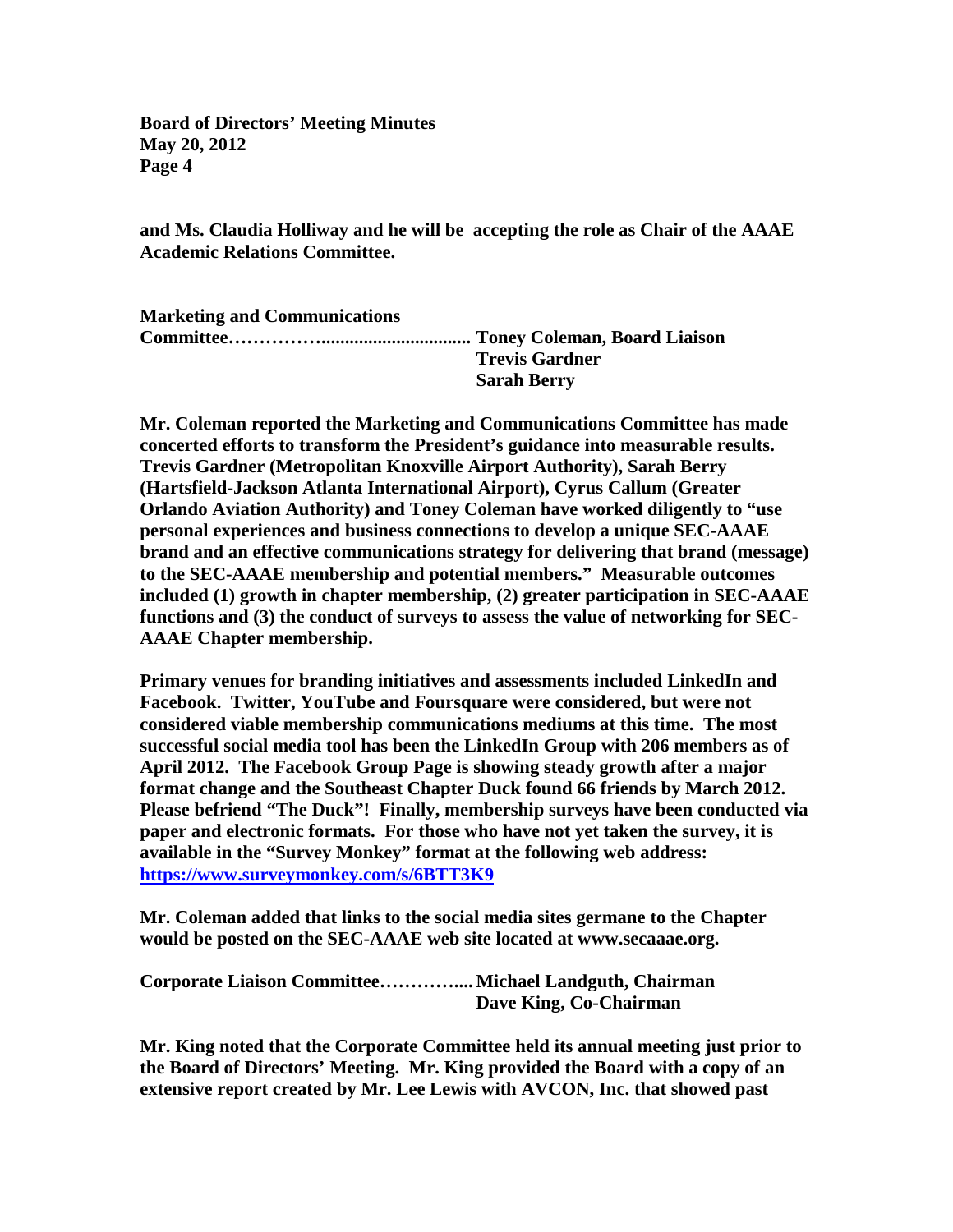**corporate members that had left the Chapter and the reasons for leaving. No common reason was presented for corporate departures. Mr. King added that the awards were prepared and would be presented during the luncheon on Tuesday, May 22, 2012. President Landguth thanked Mr. King and the Corporate Liaison Committee for their continued good work.**

| <b>Annual Conference Site Selection</b> |               |
|-----------------------------------------|---------------|
|                                         |               |
|                                         | Judi Olmstead |

**Ms. Holliway reported that her committee had interviewed airport and marketing representatives to determine recommendations for conference venues for the years 2014, 2015 and 2016. On behalf of her committee, Ms. Holliway made the following recommendations:**

| 2014Myrtle Beach, South Carolina |
|----------------------------------|
| 2015. Bentonville, Arkansas      |
| 2016Greenville, South Carolina   |

**A motion was received to move the recommendations forward to the membership for approval. The motion received a second, there was no further discussion and the motion was adopted by unanimous voice.** 

**Ms. Holliway added that the Committee may consider a recommendation for 2017 next year.** 

**Conference Financial Oversight Committee…................................................ Judi Olmstead, Board Liaison Steven Oberlies**

**Ms. Olmstead had nothing to report at this time.**

**Resolutions & Bylaws……………………. Bob Brammer**

**Mr. Brammer offered the following resolutions of appreciation for consideration:**

**Savannah International Trade & Convention Center Patrick S. Graham, A.A.E.**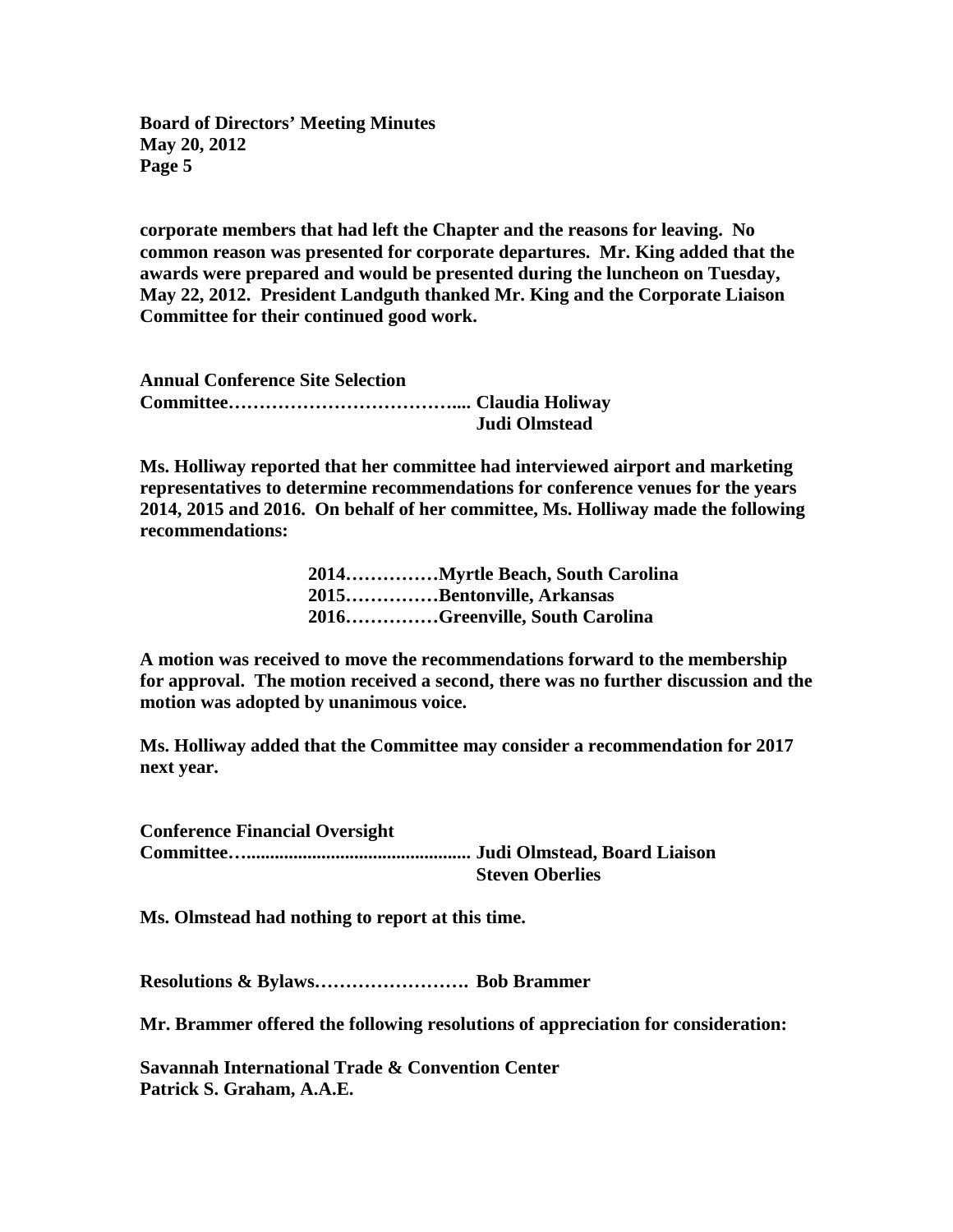**City of Savannah Michael Landguth, A.A.E. Westin Savannah Harbor Golf Resort and Spa 2012 Annual Conference Committee Savannah Airport Commission**

**A motion was received to move the resolutions forward to the General Membership for approval. The motion received a second, there was no discussion and the motion was adopted by unanimous voice.**

**Nominations Committee…………………..Scott Brockman**

**Immediate Past President Brockman presented the following nominations:**

**Chapter Secretary/Treasurer – Mr. Jeff Grey, A.A.E. Chapter Board Member-at-Large – Ms. Pat Apone, A.A.E.**

**A motion was received to move the nominations forward to the General Membership for approval. The motion received a second, there was no discussion and the motion was adopted by unanimous voice.**

**Mr. Brockman thanked his committee members who included Mr. Michael Van Wie and Mr. Robert Bowen for their contributions to the Committee.** 

**IV. Old Business**

**Mr. Clow recommended that 50% of the balance in the Chapter Operating Accounts at the end of the fiscal year be transferred to the SAMA Educational Foundation, Inc. to fund additional scholarships or for larger individual scholarship amounts.**

**A motion was received and seconded to approve Mr. Clow's recommendation. There was no discussion and the motion was approved by unanimous voice.**